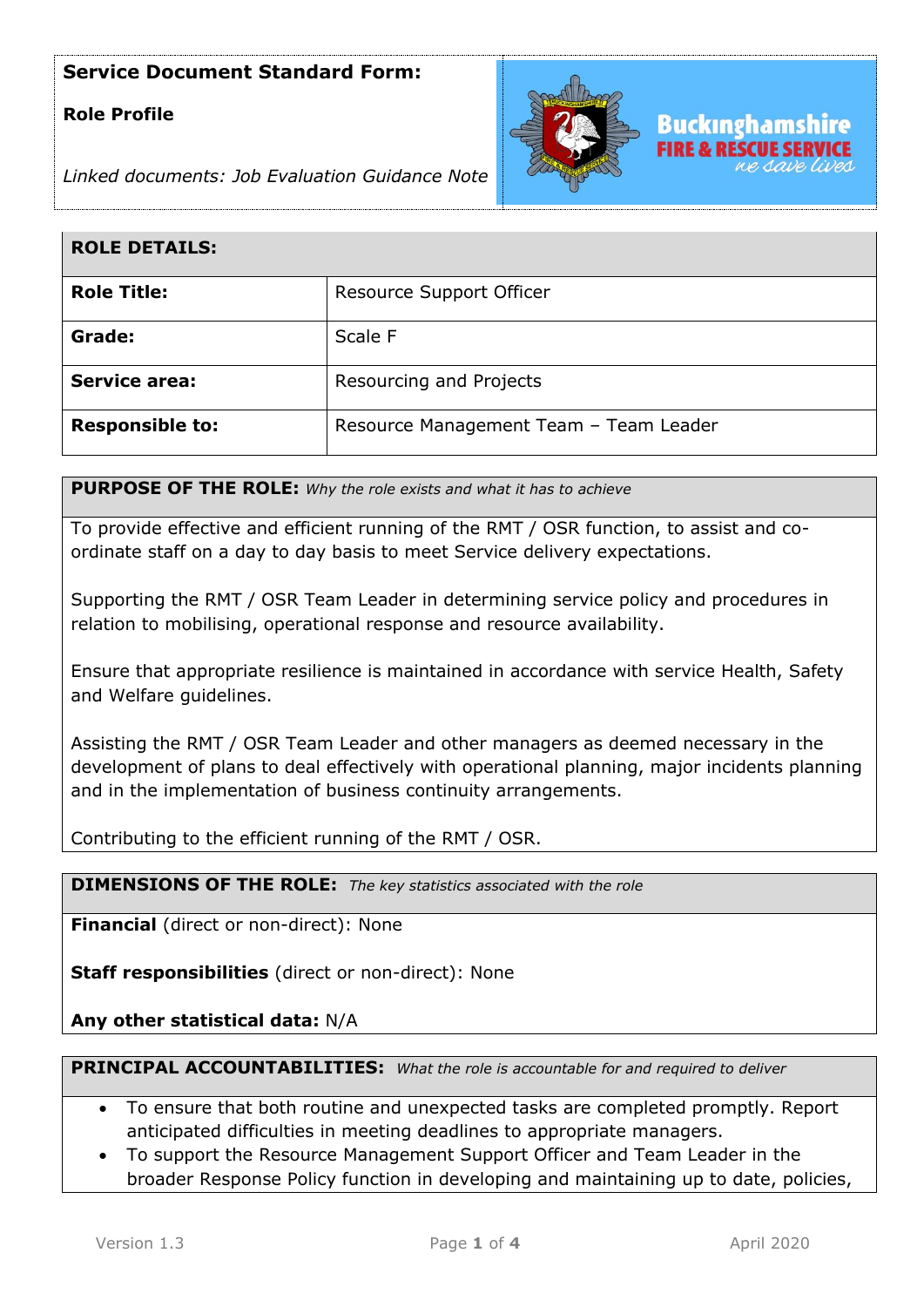# **Role Profile**



*Linked documents: Job Evaluation Guidance Note*

procedures and risk information.

- To identify opportunities for service improvement and/or efficiencies and to communicate these to the Support Officer.
- Actively manage self-development and assist the Support Officer and Team Leader with the coaching, mentoring, induction of new and existing colleagues.
- Support specific projects relevant to the scope and responsibilities of the position.
- To provide support to the Support Officer and Team Leader in the technical maintenance of the Command Unit.
- To undertake administrative responsibilities in line with the current and future work streams.
- To work a flexible work pattern to include on-call and recall arrangements.
- To undertake additional duties to meet the needs of the Service.

## **DECISION MAKING:**

**Make decisions**: Daily resource allocation and staffing decision

**Significant say in decisions**: Influence decision making for the Duty Officers and Senior management in terms of resourcing

**CONTACT WITH OTHERS:** *The frequent contact the role holder has with others and for what purpose* 

**Internal**: Regular contact with staff at all levels

#### **External**:

- Thames Valley Fire Control
- Other Fire & Rescue Services
- Third parties
- System support

#### **PERSONAL REQUIREMENTS:**

- To participate in a programme of continuous personal and professional development relevant to the role
- To demonstrate conduct and behaviours in accordance with the Service policies, values and norms
- To comply with the Services' aims, organisational values and behaviours and their impact on this post
- To be committed to protecting and respecting the privacy of individuals and the responsible handling of personal information
- To ensure all aspects of health and safety are adhered to. Ensuring that all employees, visitors, contractors etc. within the area are following statutory requirements and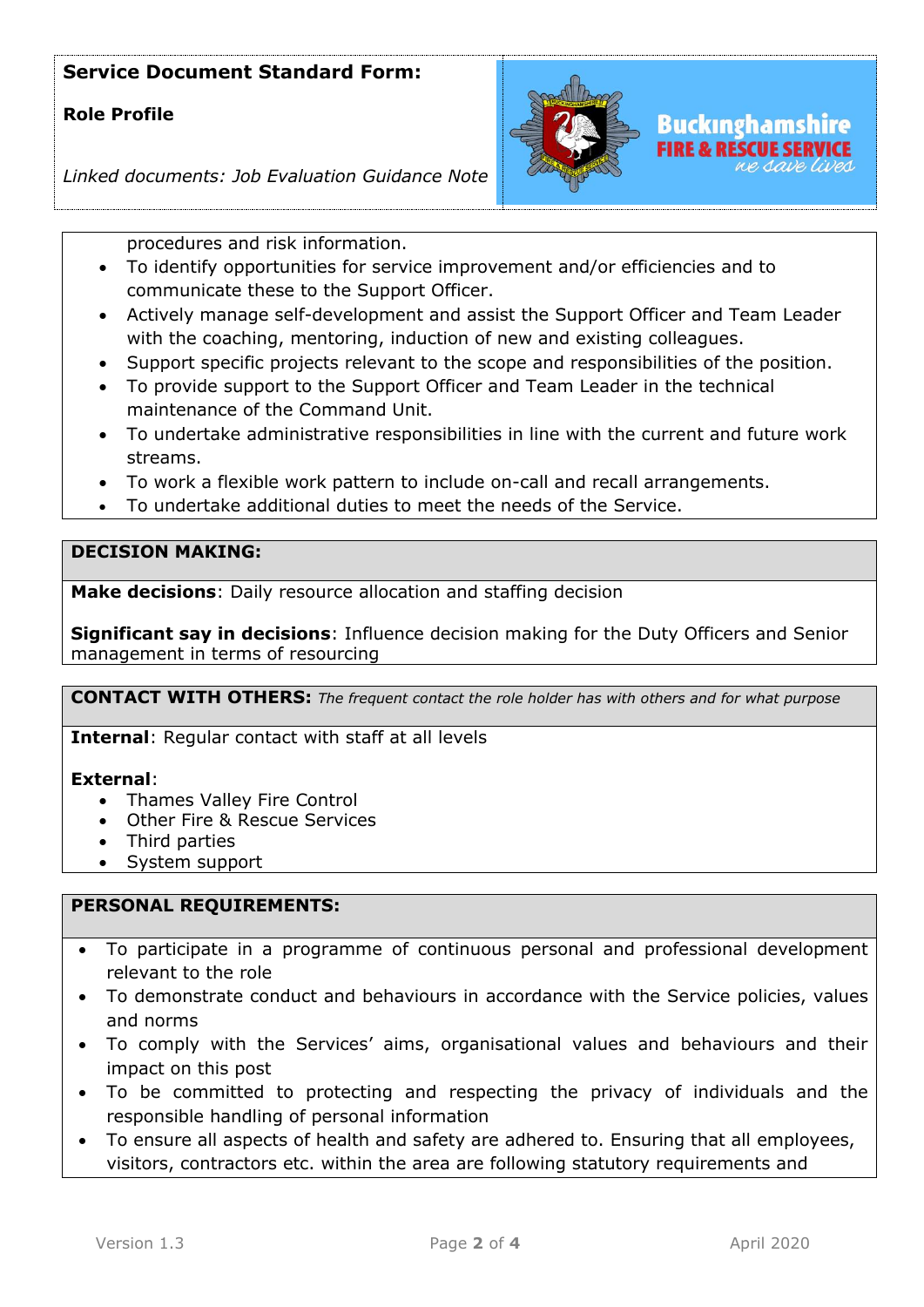## **Role Profile**



## *Linked documents: Job Evaluation Guidance Note*

Service policies and procedures

- The Service is committed to safeguarding and promoting the welfare of children and vulnerable adults, and expects all employees and volunteers to share this commitment
- To undertake, with appropriate training, the duties of other roles as required
- To mentor and coach employees as required
- To contribute to the development and implementation of relevant policies and procedures
- Attend meetings as required and submit information in appropriate formats as required
- To undertake any other duties which fall within the broad spirit, scope, levels and purpose of this role that may reasonably be required from time to time, at any location required by the Service

### **REQUIREMENTS: Essential Criteria**

*The skills, knowledge, qualifications and training required to perform the role*

### **Qualifications & Training**:

• A general level of educational achievement

#### **Experience**:

- Experience of organising, planning and prioritising own work, meeting deadlines and targets while working flexibly within a team and maintaining a high standard of accuracy.
- Experience of maintaining, developing and reviewing information management systems and working with performance data.
- Experience of using a range of Information Technology applications together with good keyboard skills and an awareness of the ways in which IT applications can be utilised in the context of the work of the department.
- Maintains an active awareness of the environment to promote safe and effective working.
- Demonstrates a commitment to develop themselves and their staff.
- Has the willingness to accept and utilise constructive feedback.
- Demonstrates the ability to work confidently within a team and to interact with individuals in a friendly, courteous manner and is tolerant in their approach.
- Plan and allocate work activities to meet service delivery needs.
- Provide information to support effective decision making.
- Experience of managing and promoting change positively and effectively.
- Able to demonstrate effective personal resilience qualities.
- Able to demonstrate political awareness.

#### **Skills**: